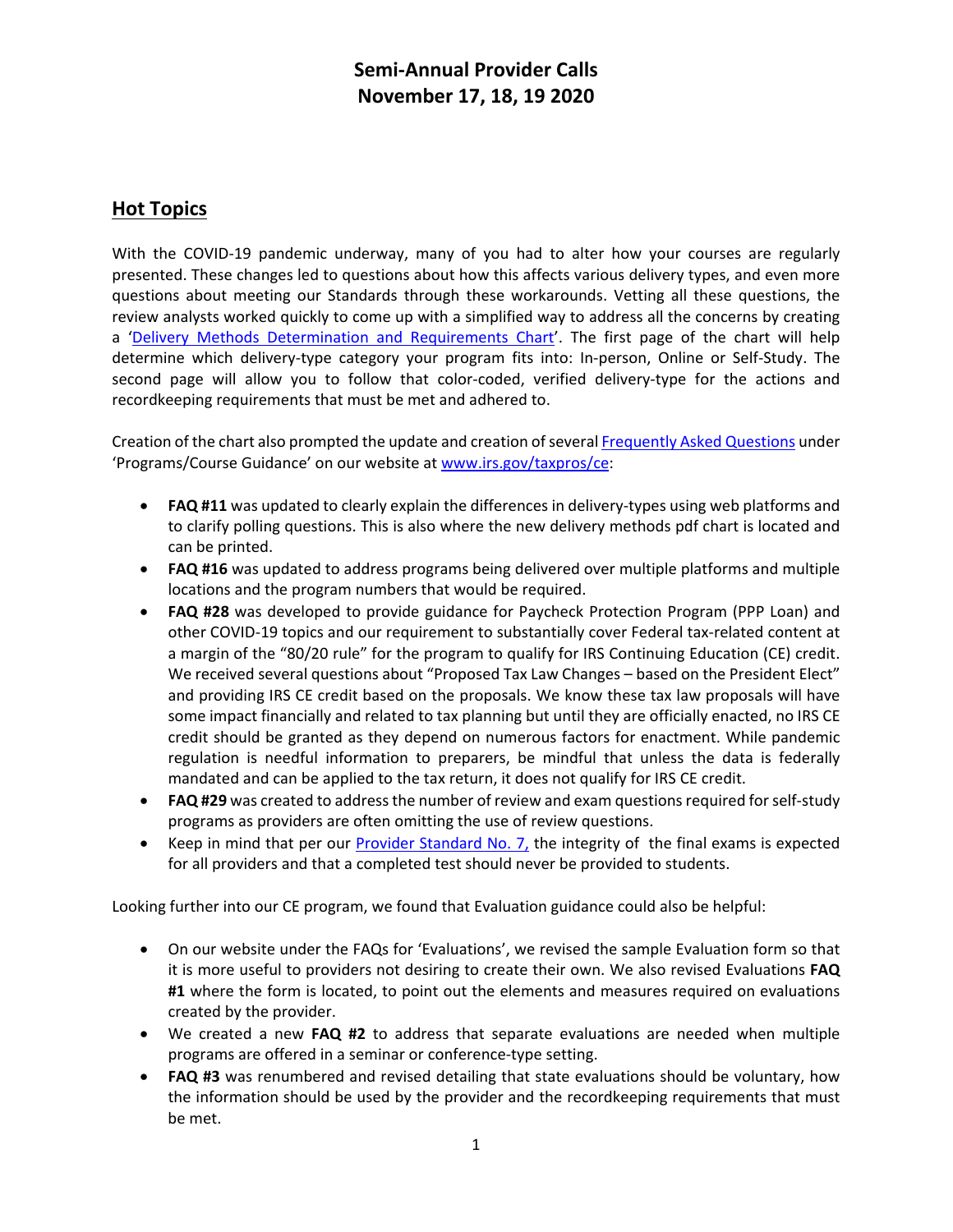With FAQs changing regularly, to provide better clarity on topics we hear about repetitively, please remember to check the FAQs for updates when you have concerns.

#### **Annual Filing Season Program Reminders**

- Remember, all CE credits taken by preparers must be completed by midnight local time of the student on 12/31/2020. This includes the Annual Federal Tax Refresher course (AFTR) and any additional CE credit hours needed to meet the exempt/non-exempt requirement. Be sure to post the deadline for completing both the course and exam in your advertisement of the AFTR program. When it only states that the course must be completed by that date, students can falsely believe they have additional time beyond 12/31 to complete the exam portion.
- Now that we're in the fourth quarter of the year, PTIN reporting of CE credit hours must be processed within 10 business days of completion. This is very important during this season since credit hours earned must be registered in the student's PTIN account before they can finalize entrance into the Annual Filing Season Program (AFSP) for 2021, and this cannot be done until providers have completed the uploads.
- Speaking of finalizing entrance into the AFSP program, we also suggest reminding students of that last step, that they MUST sign the Circular 230 Consent to be accepted into the program. The student can watch the video titled "Completing the Circular 230 Consent" [\(https://www.youtube.com/watch?v=l6n\\_dAnQCn8&feature=emb\\_logo\)](https://www.youtube.com/watch?v=l6n_dAnQCn8&feature=emb_logo) that can be accessed from the AFSP website and you can also link to your website as a convenience to students.
- Next year for the AFTR season, you can expect to receive an **AFTR Exam Reconciliation.** We realize our current format for identifying the topic, section and page number in Word format which references each exam question is both confusing and time consuming. We expect to roll out an exam reconciliation method much like the course reconciliation we currently use. That way, questions can easily be associated with the topic(s) they cover while also offering a checks and balance system to confirm all topics are covered.

#### **2021 Renewals**

Several of you have completed the process and saw that there were no changes to the renewal process for 2021. However, we do have some tips to consider for those of you who still need to complete the process or changes some early birds may need to go back and make:

- Currently approved Providers have from now until December 31, 2020 to renew and retain their IRS-approved provider status for 2021. This means if you plan to offer continuing education for IRS credit at ANY time during 2021 without lapsing, you must meet this 12/31 deadline. This also applies even if you won't offer your course until the fall of next year; you must renew by 12/31 to retain your status.
- If not renewed timely, on January 1, 2021 you will be placed in a lapsed state in the CE system, you will no longer appear on the IRS CE Public Listing and you cannot hold yourself out on any advertisement as an IRS-approved CE Provider. Additional fees are also incurred if you don't renew on time and choose a later renewal date. These fees are:
	- o \$100 if renewed in Jan
	- o \$150 if renewed in Feb
	- o \$200 if renewed in March or later

Keep in mind, these late fees are in ADDITION to the annual fee of \$460.

• When starting the renewal process, you can stop at any time if necessary, and your progress will automatically save. When you sign in and restart the renewal process, it will automatically pick up where you left off.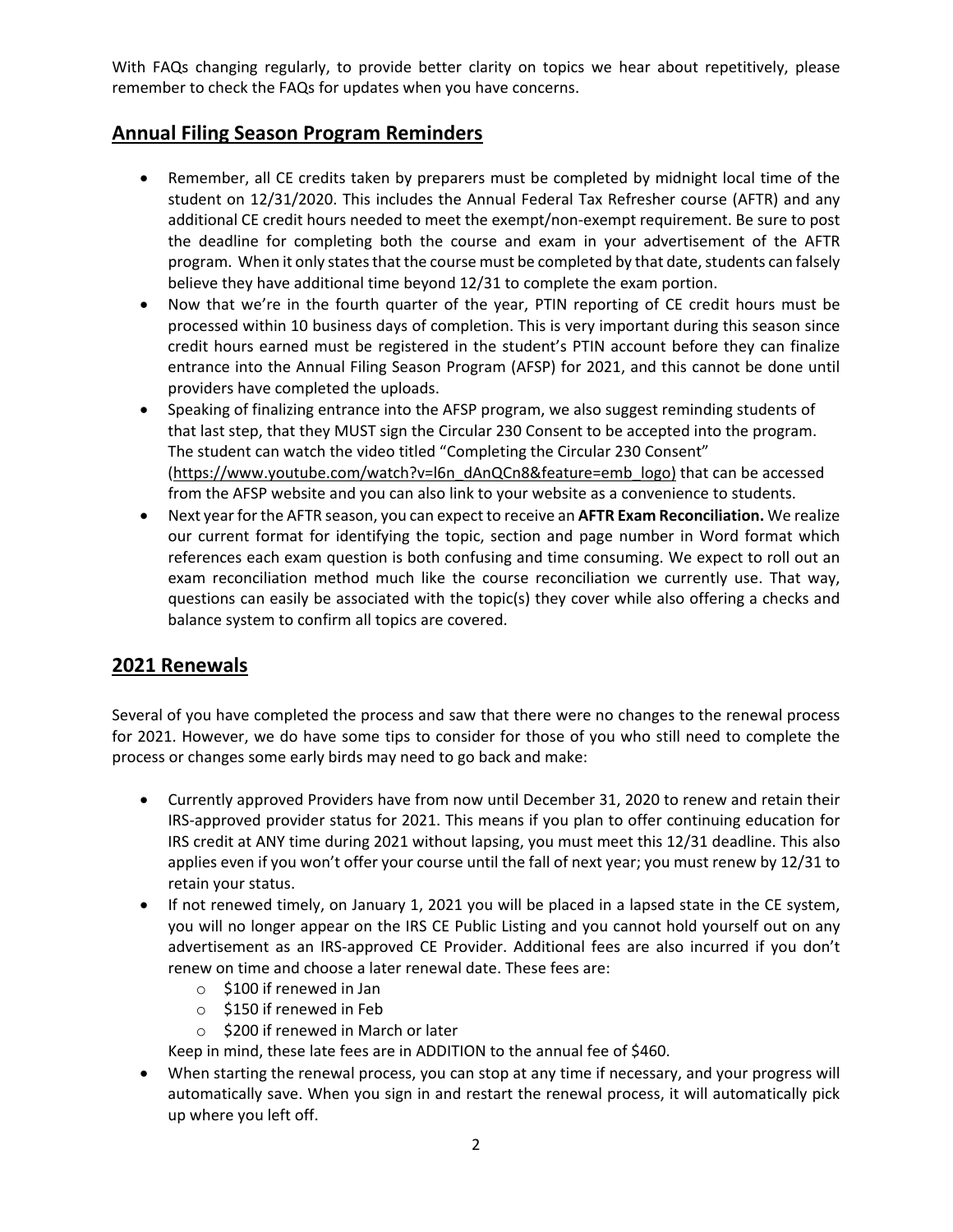- During renewals is the perfect time for cleaning up programs in your account! Unlike other Continuing Education programs, the IRS Continuing Education Program requires the provider to maintain their account listings. The IRS CE staff cannot add or remove programs from the provider's account.
- With that said, if your program list is lengthy, we suggest before starting the renewal process that you export your entire program listing. You can refer to the CE Provider User Guide, section 9.2, 'Exporting Program Information' for instructions. This way, you can determine ahead of time the existing programs you can rollover and offer in 2021 that have no changed content and you plan to offer, and those you can't or won't.
- If you have a program with a numbering scheme of 17 and prior, it is highly unlikely that the content hasn't changed beyond just inflationary adjustments, which if so, requires you getting a new program number.
- However, programs should be retained for as long as you have PTINs to report, even when you must get a new program number due to changed content. This means, if you remove a 2017 program number during your 2021 renewal, you will only be able to report PTINs with completion dates through the end of this year (12/31/20). But, if for example, you have sold this program and a purchaser has a 1-yr term through February 2021 to complete it, you can still report that PTIN after 12/31/20, if that program remains in your account and be rolled over during renewal for 2021. You would still need to get a new 2021 program number for purchases going forward, but that way you are able to report PTINs to the old number as needed. When all expected PTINs have been reported, you should then delete the outdated program from your CE account.
- A federal tax law update is only an 'update' program when it's new or changed law. If you have update programs that are past the 'new or update' phase, you should be obtaining a new program number and changing the category to federal tax law.
- During the October 1 through December 31 provider renewal period, you may add 2020 and 2021 programs to your account. The best practice is to add all 2020 programs before you renew, but if you have to add 2020 programs after you have renewed for 2021, use the default to add the program for 2020 and 2021. Doing this will allow PTIN uploads for completions during both years.
- Once you complete the renewal process, a screen will be displayed that will offer your renewal letter, your PTIN/logo information and your invoice to print or save. You can also access the documents anytime on the main page of your account at the bottom where each year of applications are displayed.
- Remember to also check your CE Provider account at least once monthly to get the latest News & Alerts and to be sure there are no secure mailbox messages for you. The Principle Point of Contact is notified by the e-mail address in the Provider account alerting them that something has been delivered to the secure mailbox. So, make sure this information is kept current, that IRS is identified as a "safe sender" for messages and check your SPAM folder periodically to ensure no messages have been misdirected.

#### **General Topics**

We have gotten some inquiries about the Special Enrollment Examination for Enrolled Agents. The Competency and Standards area deals with this examination and has provided us with some information to share with you.

• The Internal Revenue Service commissioned a job analysis this past summer from Prometric for the Special Enrollment Examination. A job analysis is designed to obtain descriptive information about the tasks performed on a job and the knowledge needed to adequately perform those tasks. The job analysis conducted was consistent with professional test development standards and guidelines and involved several activities: background research, collaboration with subject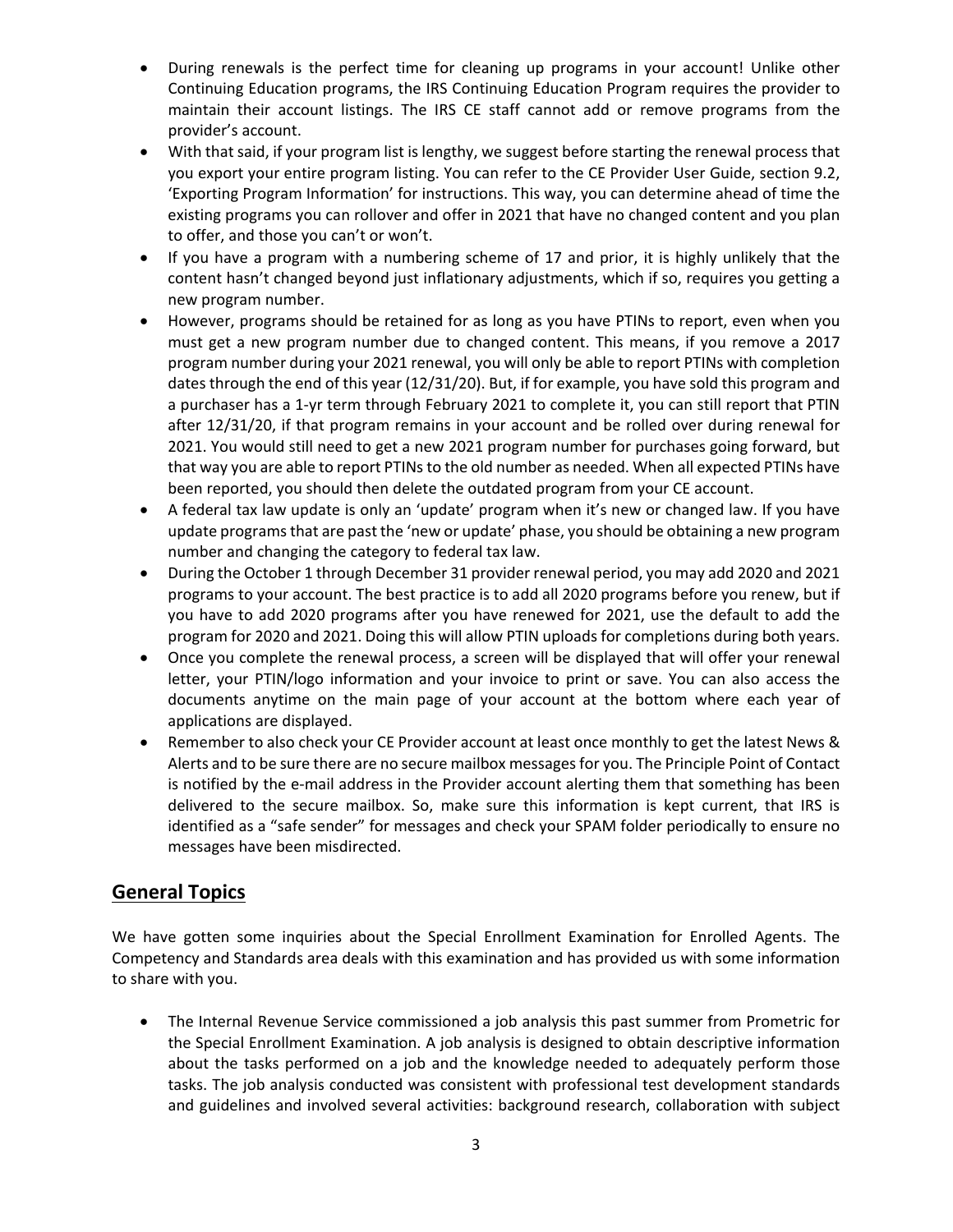matter experts (SMEs), survey development, survey dissemination, compilation of survey results and test specifications development.

- As a result of this latest job analysis, the test specifications for the May 1, 2021 test have changed. We are currently looking at releasing the newly revised test specifications the week of January  $11<sup>th</sup>$ , which is earlier than our normal release time in March. This will give providers more time to process changes and prepare their curriculum.
- As we have done in the past, the test specifications will be posted on the Prometric website, with both a clean version and a tracked changes version and linked to [www.IRS.gov.](http://www.irs.gov/) In addition, we will later also publish them in a revised Candidate Information Bulletin.
- The test that will be rolled out on May 1, 2021 will cover tax law through December 31, 2020. This includes (but is not limited to); the Families First Coronavirus Response Act; the Setting Every Community Up for Retirement Enhancement Act of 2019 (SECURE Act); the Coronavirus Aid, Relief, and Economic Security (CARES) ACT as well as provisions in the Tax Cuts and Jobs Act (TCJA).

### **Questions Received From You**

1. Q- What is the impact of COVID-19, changes to Social Security withholdings, and the taxability of EIDL (Economic Injury Disaster Loans) and PPP (Paycheck Protection Program) loans from the SBA (Small Business Administration) on AFTR (Annual Federal Tax Refresher)?

**A- These provisions were enacted after we published our AFTR outline on February 28 and are not required AFTR topics. The immediate impact of the COVID-19 provisions for the 2020 tax year return are significant but the current AFTR outline focuses on the preparation of the tax year 2021 return; so, you're limited in your ability to cover those enactments in your AFTR program. Because AFTR is ahead of the times, e.g. in a few months we will publish our outline for the preparation of the 2022 income tax return, it will be too soon to know how that year's return will be impacted. So, you could decide to just cover the tax related COVID-19 enactments in a separate tax law update or tax law program.** 

2. Q- We have hired another IRS approved-CE provider to handle our seminars this year, they are handling all the certificates, etc. Do I still need to post it to the IRS CE Program?

**A- If you are providing the training, yes, you should get a program number (which by the way includes your provider number). The provider who has the program number issued is responsible for issuing the certificate of completion with that program number and uploading the PTIN completion records. If you hire for additional services, you need to cover all the details about your individual roles and responsibilities and have that documented. If another CE provider is sponsoring the event, typically they will be responsible for issuing the certificates, PTIN reporting, and recordkeeping.** 

3. Q- With just about all CE virtual this year are there any developments around attendance taking strategies for longer events? When you're running a 4 day/24-hour long event you have to add in an extra hour for just polling questions and it becomes very distracting and takes away from the course. In fact, it is often one of our biggest complaints from attendees due to the constant interruptions.

**A- When a program is offered online without student visual contact, there is a requirement to confirm the student's attentiveness throughout the course to validate their attendance for the credit hours earned. Providers can administer polling questions, roll call, the raised hand feature (on certain platforms) or other method to ensure attentiveness, as long as the method**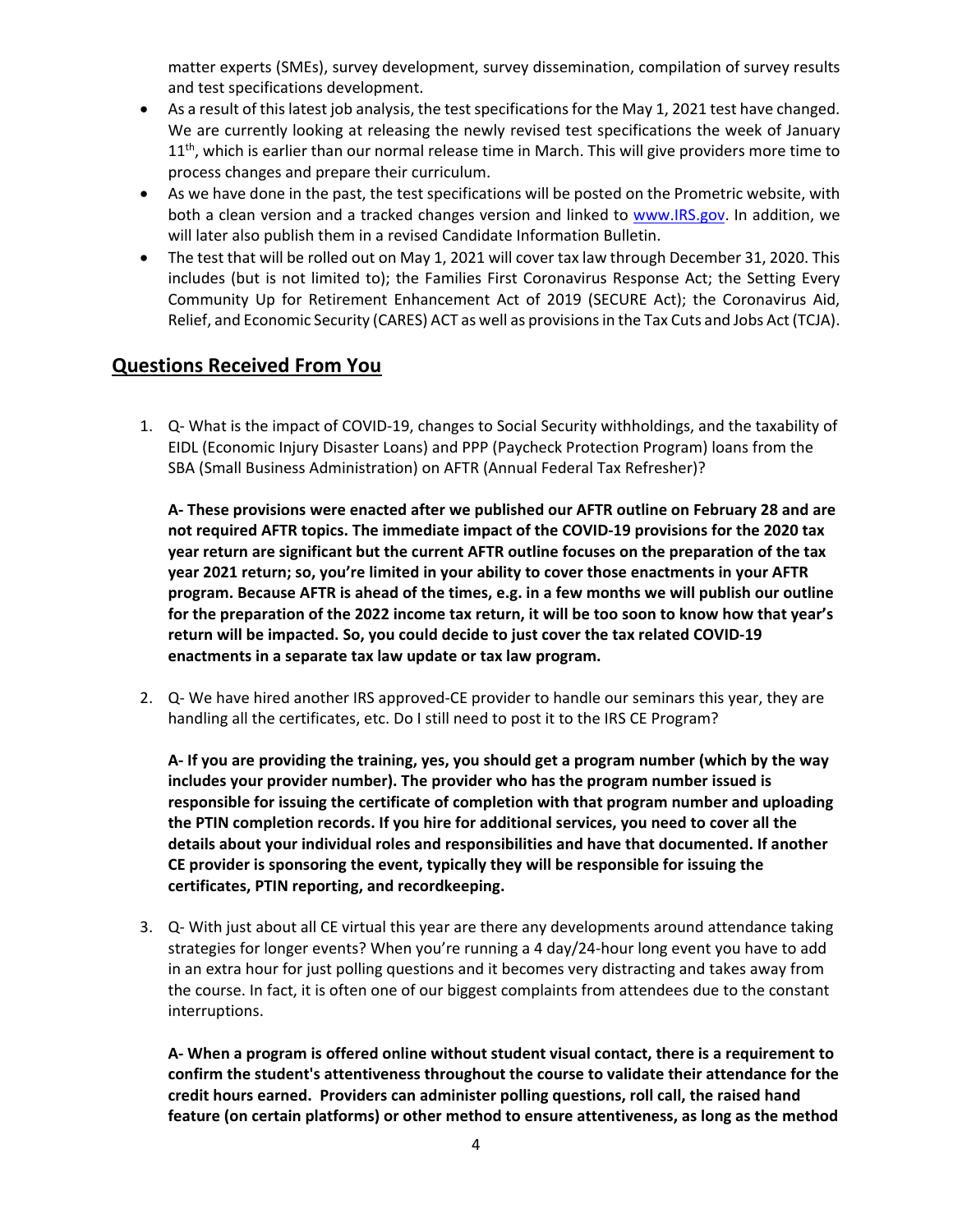**can be recorded and retained for review if requested. Other delivery options for your course that does not pose additional interruptions are standard in-person, web-based in-person where students are visible throughout the program and self-study. Please refer to our new Delivery Methods Determination and Requirements chart in FAQ #11 under Programs/Course Guidance to see all delivery-type attendance requirements.**

4. Q- Generally, I know that you only consider federal tax update CE for classes originating later in the year. However, since Congress has a habit of passing new laws in February (often retroactive to the previous year - or two), would classes based on those new laws also qualify as updates.

**A- Yes, a tax law update program may cover a current year return or the upcoming tax year. You may develop an update program at any time of the year. So, programs developed in February or other times would be okay, we don't require that an update program originate later in the year. As a reminder, for a tax law update you may cover new federal tax laws; inflationary adjustments; IRS Revenue Rulings and opinions, revisions to forms and procedures; and recent Federal tax court cases.**

5. Q- Can I offer CE for teaching an EA exam prep course developed by another CE provider and how many hours CE would that be?

**A- Yes, a special enrollment exam prep course developed by another IRS-approved CE provider can be offered. We allow and frequently find that IRS-approved CE providers sell programs that they've developed to other providers. The partnerships or agreements that you reach with one another to exchange a program is ok. However, you're both responsible for ensuring that the program meets IRS standards for CE. In answer to the 2nd part to the question, there are several factors to consider concerning the number of CE hours that can be offered for a SEE prep program. The requirement for a 50 min contact hour should be followed and program material and records to support the amount of CE should be present. A maximum of five hours of CE can be offered annually for SEE test prep programs covering Part 1 or 2, and two credit hours can be offered for Part 3.**

6. Q- At one point (IRS/Prometric) provided an early draft of the Exam Content Outlines (ECO) with changes/edits from prior year in red. As a provider, that was very helpful, as we are already in the process of updating our material for 2021 and we provide our product to our customers by March 1st of each year. Not having access to the new ECOs till the beginning of March is a real challenge for us. Will you provide us ECO changes for 2021 by the end of this year?

**A- We checked with IRS Competency & Standards and they shared that we used to make the test specifications available on March 1 each year that they were updated. Our plan is to do that in January going forward to allow more time for providers to update their materials. The test specifications will change again for the exam that will be administered beginning May 1, 2021. Look out for the test specifications the week of January 11, 2021. You will be able to find the clean and tracked version of the outline on Prometric's website and there will be a link on [www.irs.gov.](http://www.irs.gov/)**

7. Q- As is your policy, "...all references on the examination are to the Internal Revenue Code, forms and publications, as amended through December 31, [of the year prior to the beginning of the test window, e.g., December 31, 2020 for the upcoming May 1st 2021 test window]...candidates should not take into account any legislation or court decisions after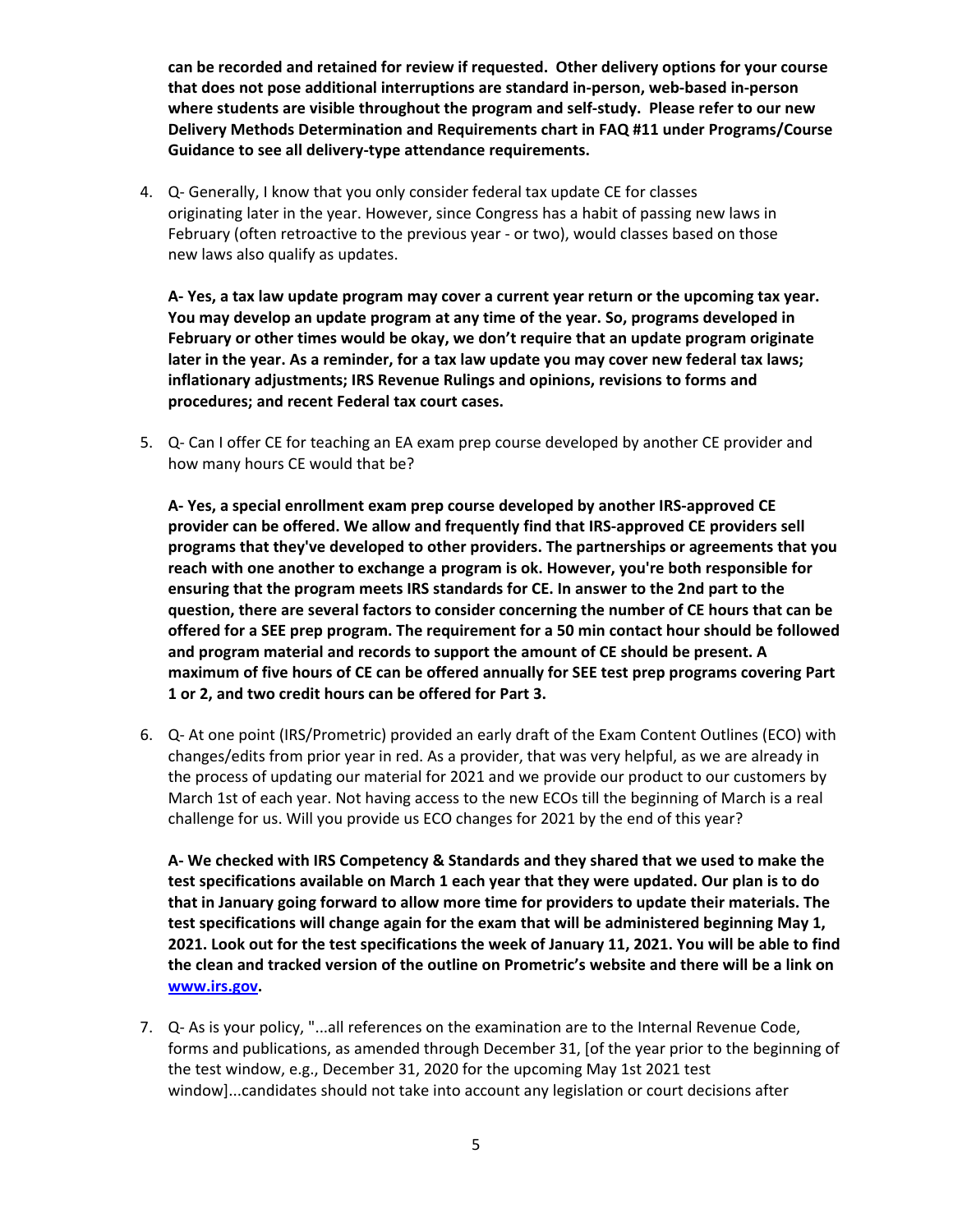December 31, [of that same year]." Are there any changes to this policy because of the CARES Act, or any other tax law that was passed for 2020 after January 1, 2020?

#### **A- The policy has not changed. The SEE test that rolls out on May 1, 2021 will be based on all tax law through December 31, 2020; which includes the CARES Act and other legislation passed in 2020**

8. Q- We only have one training each year that we issue CE for, and that event is annually held in November. This year we had to cancel that event due to COVID. We are trying to be mindful of our spending for 2020-21, and we are uncertain as to whether or not we will be able to hold this event next year. On the renewal, there did not appear to be a late fee schedule for the renewal as we have seen in the past. Will there be a late fee schedule, or can we have an extension of the renewal deadline?

**A- We understand the decision that you're faced with in having only one annual event each November. As covered earlier, the renewal is due by midnight Dec. 31. Unfortunately, there is not an extension available and there are late fees charged and collected by the vendor which maintain the CE system. The fee tier is \$100 starting Jan. 1, \$150 starting Feb. 1; and \$200 for any renewal after Feb. 2021. If you find that you're unable to hold your event in-person, you're welcome to pursue other delivery methods. It is an issue that a great number of CE providers have had to navigate this year and find solutions for taking programs online or offering them as self-study.**

9. Q- Presenter has no written material other than PowerPoint. May we simply provide copies of PowerPoint materials with room to make comments or notes by the participant? 1 CE hour only.

**A- As a CE provider you want to have a process in place to review/approve instructors and program material for delivery to your participants. The type and amount of material will vary with the delivery type, the subject matter, and the complexity of the program. The material should be "suitable" per our provider standards. For in-person and online delivers the standards state that there should be a written outline, textbook, or suitable electronic educational materials. So if you conclude from a review of the material that the Power Point is not suitable, that there is not sufficient information, material, activities, etc. to enhance the student's learning and to meet learning objectives or it's not up-to-date and accurate, you should not approve the program for delivery.**

10. Q- Can you expand on how self-study courses can be eligible for CE credits? What are the specific requirements for self-study CE eligible courses? Given the constant schedule conflicts and competing priorities, many tax professionals find it hard to attend live webinars and might not be receiving the continuing education they need.

**A- A self-study programs is where a student participates with no live instructor, and either reads program material (printed or online) or watches video content. There are some specific requirements. Because there is no live instructor you want to ensure that the program is developed with clearly defined learning objectives, you can't simply provide an IRS publication for use as self-study. You want to provide information and techniques that are going to enhance a person's learning and comprehension. You may develop an existing program for self-study delivery or create a self-study program from the ground up. Here are some additional requirements. You will have to substantiate the amount of CE hours to be offered for a self-study program that has required reading. This is typically done using the Word Count Formula. Self-study programs must have 3 review questions for each CE hour that you offer,**